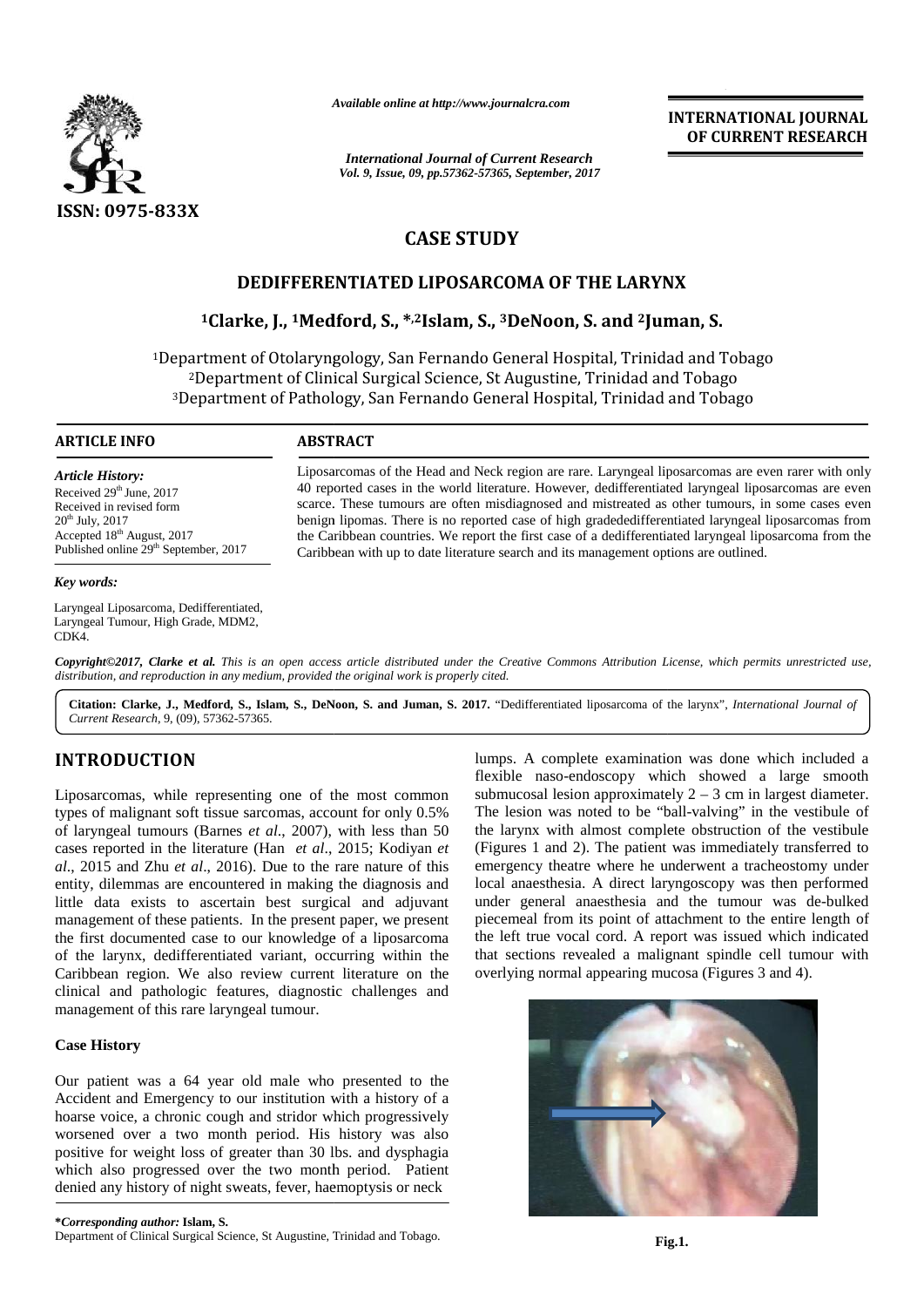

**Fig.2.**

**Figures 1and 2 showing a flexible laryngoscopy with the mass "ball-valving"; Figure 1 denotes the position of the mass during expiration while Figure 2 shows the mass during inspiration. The blue arrows in bot Figure 1 and 2 point to the laryngeal tumour**



**Fig.3.**



**Fig.4.**

### **Figures 3 showing low power view and 4 showing high power view of a malignant spindle cell tumour of the larynx with overlying normal appearing mucosa**

Immunostains for pancytokeratin, desmin, CD34 and S-100 were all negative. A second opinion was obtained from another histopathologist who tested for immunostains to CK5, CAM5.2, p63 and CD34, which were all negative. Tests were also done for MDM2 and CDK4 which showed a multifocal strong nuclear positivity (consistent for gene amplification) for these markers. A diagnosis of dedifferentiated liposarcoma, high grade was thus made. It was noted in the report that "well-differentiated/dedifferentiated liposarcoma probably

represents the single most common type of soft tissue sarcoma in the larynx or pharynx. Careful radiologic correlation may help to demonstrate the presence of a well differentiated fatty component nearby. Lesions of this type at this site often pose greatest problems in terms of local control."A CT Scan of the patient's Head, Neck and Chest was also done which showed a subglottic lesion with a few sub centimetre lymph nodes (Figure 5).



**Figure 5. Coronal view of the CT scan of the neck showing mass on the left vocal cord extending into the subglottic region**

After consultation with the patient and his family, a decision was made for the patient to undergo a total laryngectomy (Figures 6 and 7). The relatives agreed that with the high risk of recurrence this option was the best one presented to them.



**Fig.6.**



#### **Fig. 7.**

**Figure 6. The patient after resection of the larynx before repair of the pharyngeal defect to create the neo-pharynx. Figure 7 shows the resected larynx**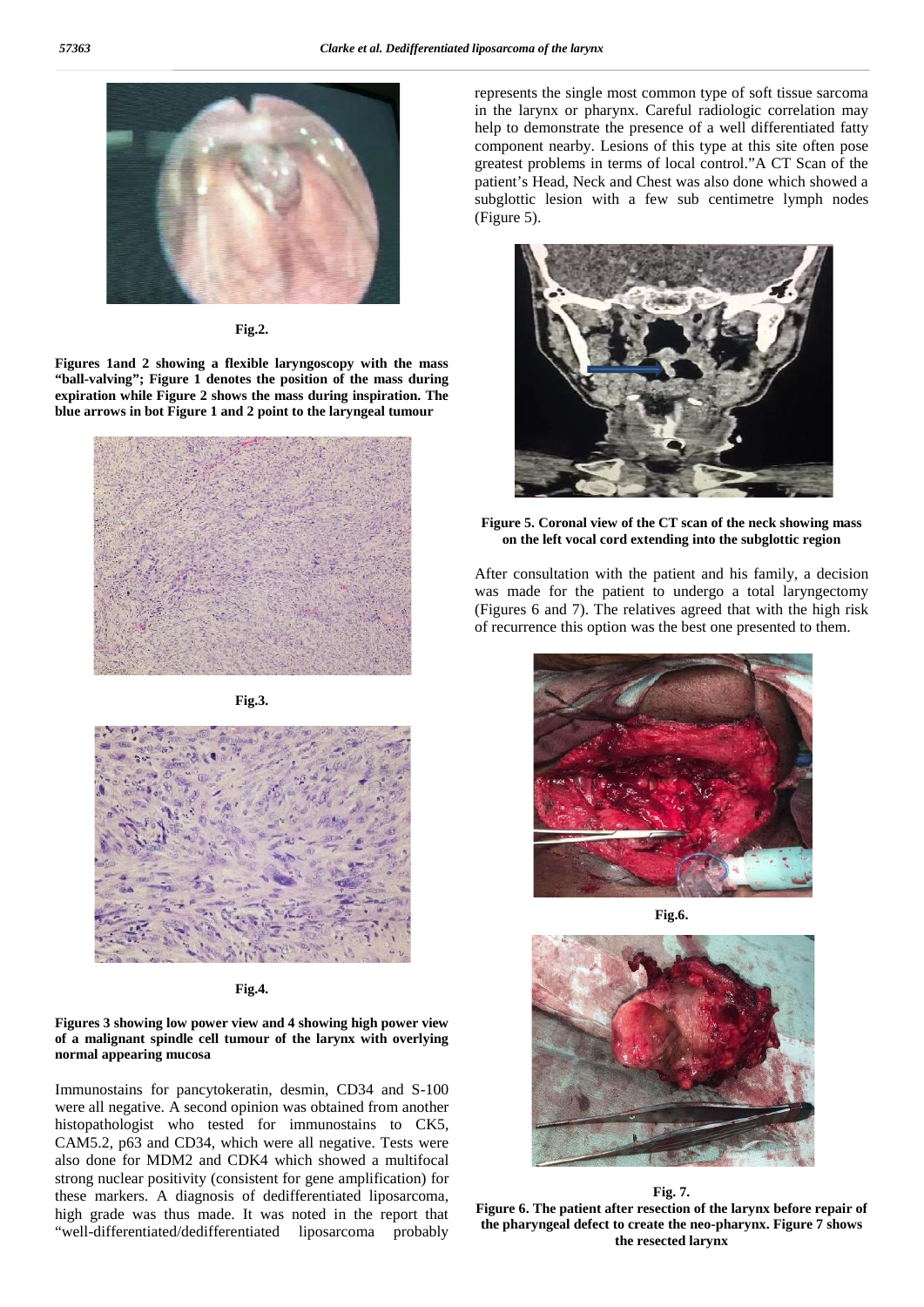The total laryngectomy was successfully performedwith the patient commencing oral diet on day 10 post surgery. He suffered no complications (Figure 8) and was discharged by day 13 post surgery.



**Figure 8. The patient on Day 7 post-op**

Follow up visits to clinic so far have shown no complications or recurrence of tumour and the patient was also referred to our Oncology department for a consultation.

## **DISCUSSION**

Laryngeal liposarcomas are a rare type of tumour with limited data available in terms of the management of the condition. As there are no clear guidelines available up to this time for the best management of this condition, it was thought best to treat this tumour as aggressively as possible. Voice sparing procedures were a large part of our counselling and consent, but the patient opted for total removal of the tumour. In light of the experiences with recurrence noted in limited case reports we totally agreed with this decision. Of the 40 cases of primary laryngeal liposarcoma (LLP) described in the literature, the most common histologic subtype are the well differentiated liposarcomas/atypical lipomatous tumours. Conversely, only 5 have been diagnosed as dedifferentiated, representing an exceedingly rare variant. LLPs have only been documented in adults and occurpredominantly in males (Barnes *et al.,* 2007; Han *et al.,* 2015). These tumours most commonly arise in the supraglottic larynx. Dedifferentiated liposarcomas (DDLPSs) are characterized by the development of a high grade nonlipogenic sarcoma arising within a well differentiated liposarcoma (WDLPS) (Fletcher *et al.,* 2002) and are most commonly described in the retro-peritoneum and extremities, with only rare cases of laryngeal occurrences described in the literature (Giodano *et al.,* 2006) These tumours can at times pose a diagnostic challenge to pathologists, and thorough sampling may be crucial to detect the well differentiated component to these tumours, as the dedifferentiated areas can otherwise closely resemble other malignant sarcomas including high grade myxofibrosarcoma and pleomorphic sarcoma (Fletcher *et al*., 2002). Cytogenetics have identified ring and giant marker chromosomes within DDLPS comprised of the amplified material of chromosome sub-region 12q13-15 (Fletcher *et al.,* 2002). This locus includes the oncogene *MDM2* which serves as a repressor of the tumour suppressor *p53*, and thus its amplification and overexpression is a key step in the tumorigenesis of these lesions. While this abnormality on its own can be seen in other sarcomas, a panel including CDK4, another oncogene in the 12q13-15 amplicon, and possibly p16 (Kammerer-Jacquet *et al.,* 2017) has proved reproducibly sensitive and specific for both well differentiated liposarcoma (WDLPS) as well as DDLPS (Binh *et al.,* 2005; Kashima *et al.,* 2012). Techniques to demonstrate *MDM2* gene amplification or protein overexpression have thus proved a useful ancillary tool in the diagnosis of these biphasic soft tissue sarcomas (Kimura *et al.,* 2013; Ben Salha *et al.,* 2016).

Like all sarcomas, these tumours tend to spread haematogenously and not by lymphatic spread. Wide local excision is thus the treatment of choice, but current management does not include neck dissection due to the rarity of lymph node metastases. In a minority of cases patients have also re-presented with metastases at distant locations (Han *et al.,* 2015). Our patient underwent a total laryngectomy which was performed the following week after confirmation of the diagnosis by immunohistochemistry. Two lymph nodes were also found: 1) located to the right of the neck at level III measuring approximately 2 cm and 2) located to the right of the neck in level VI measuring approximately 0.5cm. Both were removed and sent separate from the specimen and showed no evidence of infiltration by tumour. No neck dissection was performed on the patient in keeping with the management reported in the literature.As reported by Brockstein *et al* (2017), when adjuvant radiation therapy (RT) is used for head and neck sarcomas, it is usually administered postoperatively and not prior to an operation, as is commonly done in extremity sarcomas.The benefit of adjuvant RT for most histologic subtypes is controversial. There are no randomized trials proving benefit for RT in head and neck sarcomas, and results from retrospective reports are mixed. However, extrapolation of experience in extremity sarcomas strongly argues in favour of adjuvant RT for soft tissue sarcomas of the head and neck that are large and high-grade, or low-grade with positive and/or close (often defined as <1 mm) margins. Our patient was also referred to the Oncology department for a consultation re: further management. So far our patient has undergone an uneventful period post operatively and is being kept in our clinic for life long monitoring.

### **Acknowledgements**

The authors acknowledge the doctors at the Department ofRadiology and Nurses at the main operating theatre of SanFernando Teaching Hospital, Trinidad and Tobago for theiractive role in performing this surgery successfully.

**Conflicts of Interest:** The authors have declared no conflicts of interest

**Author's declaration:** The authors have nothing to disclose

Patient's consent: Patient consent was obtained forpublication of this article

## **REFERENCES**

Aleixo B, Hartmann A, Menezes C, MeurerT& Oliveira M. 2009. Can MDM2 and CDK4 make thediagnosis of well differentiated/dedifferentiated liposarcoma? An Immuno histochemical Study on 129 soft tissue tumours*. Journal of Clinical Pathology*, 62,12,1127-35. Doi: 10.1136/jcp.2009. 070201.